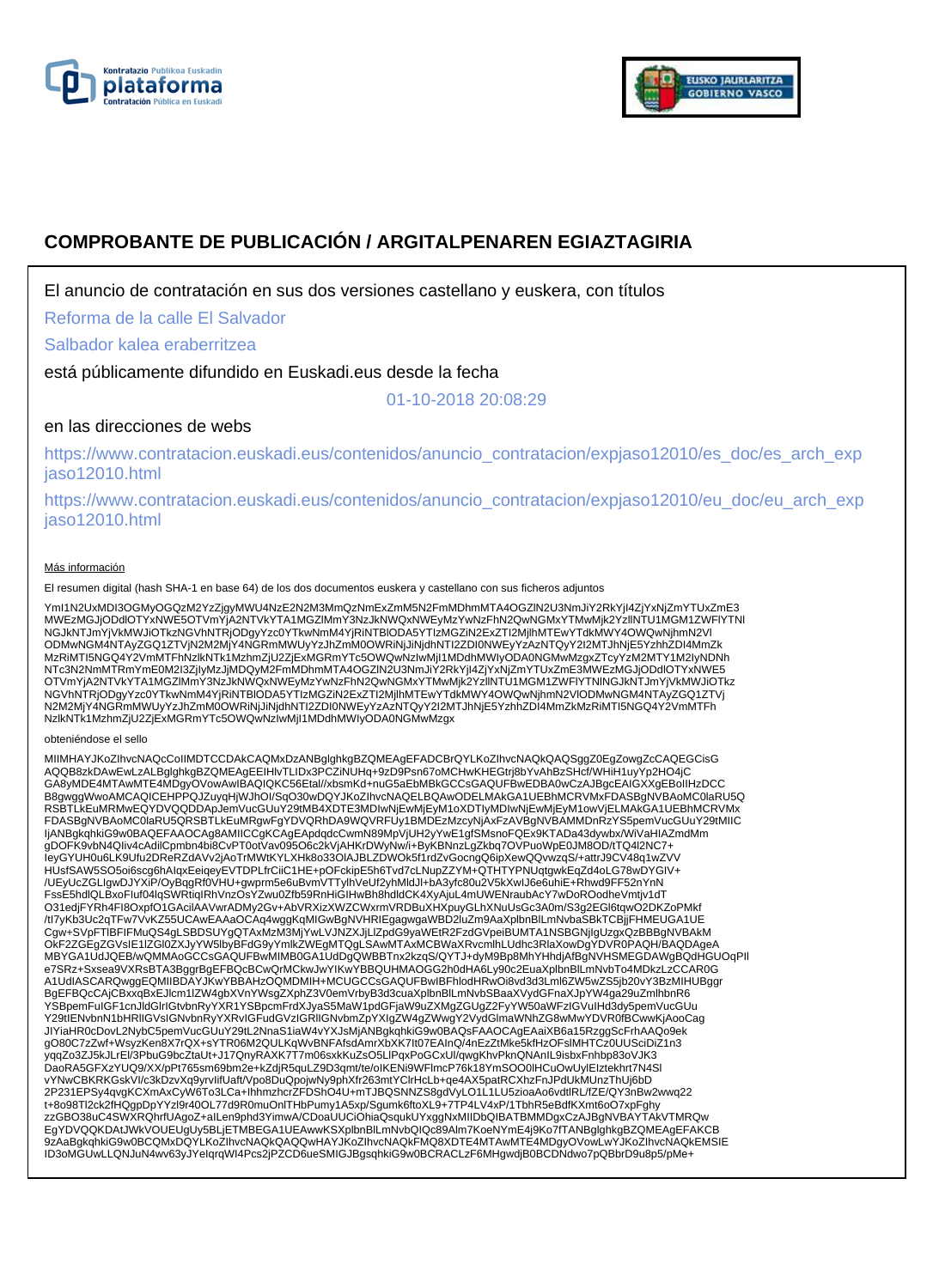



oe9BvlISU1baDdGPBFySGTBQMDykOjA4MQswCQYDVQQGEwJFUzEUMBIGA1UECgwLSVpFTIBFIFMuQS4xEzARBgNVBAMMCkl6ZW5w ZSSib20CEHPPQJZuyqHjWJhOl/SqO30wDQYJKoZIhvcNAQEBBQAEggIAWAXAbxwfJR+HNe3mWEr6+1NkNQ89CdlzQ1GKEFF6/3vn efo5xsStnMCX4KEtS2AWIhx0pSXw6klE3phODzpVDI+4K4V8Zrw4DrevDsA1DnKvRa0z/bJIGDVYp22NoNInNi06ev8GaPhdRTzt /u+fiD4Vm92XpVSaibQQJKTPpqJVlM3IMzpD5An6oAmbeuiv5E3UQgANZQUhOo7KZPt+hA+bM15Sok6Y3isiSe+S2zIGF9DQEOHE wingthrow with the approximation of the approximation of the approximation of the approximation of the approximation of the approximation of the approximation of the approximation of the approximation of the approximation S7FHkHv1tDN/s2Kv+YU47yLnq5JjC4JRB14G51NEvXb1gRkLiAGV/m0ahk/8+nRdCG3v8TPCo8V2Sz3chrYehXlDdupo3iw8+yyz TjVsRQGhSSiSqZAW3+MAF11MxshdyS8EhOHolUw0RussptQ8bUJcsC2l7lsW7PMkx6nlq62geMoRLdN8/FcX/M9QNYuYriOYiBl8 13s09Ug7VAEBwUTQoNTq3tL+XwwDDK574leL8Xw=

### Kontratuaren iragarkia, gaztelaniaz eta eskaraz, izenburuekin

### Reforma de la calle El Salvador

## Salbador kalea eraberritzea

Euskadi.eus webgunean argitaratzen da data honetatik

2018-10-01 20:08:29

### web hauen helbideetan

https://www.contratacion.euskadi.eus/contenidos/anuncio\_contratacion/expjaso12010/es\_doc/es\_arch\_exp jaso12010.html

https://www.contratacion.euskadi.eus/contenidos/anuncio\_contratacion/expjaso12010/eu\_doc/eu\_arch\_exp jaso12010.html

#### Informazio gehiago

Bi dokumentuen (euskara eta gaztelania) laburpen digitala (hash SHA-1, 64 oinarriarekin), erantsitako fitxategiekin

Yml1N2UxMDI3OGMyOGQzM2YzZjgyMWU4NzE2N2M3MmQzNmExZmM5N2FmMDhmMTA4OGZIN2U3NmJiY2RkYjI4ZjYxNjZmYTUxZmE3 MWEzMGJjODdlOTYxNWE5OTVmYjA2NTVkYTA1MGZIMmY3NzJkNWQxNWEyMzYwNzFhN2QwNGMxYTMwMjk2YzlINTU1MGM1ZWFIYTNI wwezwoard market of virtual market of the indezimin toward weak weak warm in the water was a market when it was the<br>NGUNTIM WARNTHAND IN THE WARD OF THE INTERNATIONAL THE CONTRACTED ON A CONTRACTED IN THE WATER WARD WANTHO MzRiMTI5NGQ4Y2VmMTFhNzlkNTk1MzhmZjU2ZjExMGRmYTc5OWQwNzlwMjI1MDdhMWIyODA0NGMwMzgxZTcyYzM2MTY1M2IyNDNh NTc3N2NmMTRmYmE0M2I3ZjlyMzJjMDQyM2FmMDhmMTA4OGZIN2U3NmJiY2RkYjl4ZjYxNjZmYTUxZmE3MWEzMGJjODdlOTYxNWE5 OTVmYjA2NTVkYTA1MGZIMmY3NzJkNWQxNWEyMzYwNzFhN2QwNGMxYTMwMjk2YzIINTÚ1MGM1ZWFIYTNINGJkNTJmYjVkMWJiOTkz NGVhNTRjODgyYzc0YTkwNmM4YjRiNTBIODA5YTIzMGZiN2ExZTI2MjlhMTEwYTdkMWY4OWQwNjhmN2VIODMwNGM4NTAyZGQ1ZTVj N2M2MjY4NGRmMWUyYzJhZmM0OWRiNjJiNjdhNTI2ZDI0NWEyYzAzNTQyY2I2MTJhNjE5YzhhZDI4MmZkMzRiMTI5NGQ4Y2VmMTFh NzikNTK1MzhmZjU2ZjExMGRmYTc5OWQwNzlwMjI1MDdhMWIyODA0NGMwMzgx

denboran digitalki zigilatu zuena

#### zigilua lortzen

MIIMHAYJKoZIhvcNAQcCoIIMDTCCDAkCAQMxDzANBqlqhkqBZQMEAqEFADCBrQYLKoZIhvcNAQkQAQSqqZ0EqZowqZcCAQEGCisG AQQB8zkDAwEwLzALBglghkgBZQMEAgEEIHlvTLIDx3PCZiNUHq+9zD9Psn67oMCHwKHEGtrj8bYvAhBzSHcf/WHiH1uyYp2HO4jC GA8yMDE4MTAwMTE4MDgyOVowAwIBAQIQKC56Etal//xbsmKd+nuG5aEbMBkGCCsGAQUFBwEDBA0wCzAJBgcEAIGXXgEBoIIHzDCC B8gwggWwoAMCAQICEHPPQJZuyqHjWJhOI/SqO30wDQYJKoZIhvcNAQELBQAwODELMAkGA1UEBhMCRVMxFDASBgNVBAoMC0laRU5Q RSBTLKEuMRMwEQYDVQQDDApJemVucGUuY29tMB4XDTE3MDIwNjEwMjEyM1oXDTIyMDIwNjEwMjEyM1owVjELMAkGA1UEBhMCRVMx FDASBgNVBAoMC0laRU5QRSBTLkEuMRgwFgYDVQRhDA9WQVRFUy1BMDEzMzcyNjAxFzAVBgNVBAMMDnRzYS5pemVucGUuY29tMIIC IjANBgkqhkiG9w0BAQEFAAOCAg8AMIICCgKCAgEApdqdcCwmN89MpVjUH2yYwE1gfSMsnoFQEx9KTADa43dywbx/WiVaHIAZmdMm gDOFK9vbN4Qliv4cAdilCpmbn4bi8CvPT0otVav095O6c2kVjAHKrDWyNw/i+ByKBNnzLgZkbq7OVPuoWpE0JM8OD/tTQ4l2NC7+<br>leyGYUH0u6LK9Ufu2DReRZdAVv2jAoTrMWtKYLXHk8o33OIAJBLZDWOk5f1rdZvGocngQ6ipXewQQvwzqS/+attrJ9CV48q1wZVV HUsfSAW5SO5oi6scg6hAlqxEeiqeyEVTDPLfrCiiC1HE+pOFckipE5h6Tvd7cLNupZZYM+QTHTYPNUqtgwkEqZd4oLG78wDYGIV+ /UEyUcZGLIgwDJYXiP/OyBqgRf0VHU+gwprm5e6uBvmVTTylhVeUf2yhMldJl+bA3yfc80u2V5kXwlJ6e6uhiE+Rhwd9FF52nYnN FssE5hdlQLBxoFluf04lqSWRtiqIRhVnzOsYZwu0Zfb59RnHiGIHwBh8hdldCK4XyAjuL4mUWENraubAcY7wDoROodheVmtjv1dT O31edjFYRh4Fl8OxpfO1GAcilAAVwrADMy2Gv+AbVRXizXWZCWxrmVRDBuXHXpuyGLhXNuUsGc3A0m/S3g2EGl6tqwO2DKZoPMkf /tl7yKb3Uc2qTFw7VvKZ55UCAwEAAaOCAq4wggKqMIGwBgNVHRIEgagwgaWBD2luZm9AaXplbnBlLmNvbaSBkTCBjjFHMEUGA1UE Cgw+SVpFTIBFIFMuQS4gLSBDSUYgQTAxMzM3MjYwLVJNZXJjLlZpdG9yaWEtR2FzdGVpeiBUMTA1NSBGNjIgUzgxQzBBBgNVBAkM OKF2ZGEgZGVsIE1IZGI0ZXJyYW5lbyBFdG9yYmlkZWEgMTQgLSAwMTAxMCBWaXRvcmlhLUdhc3RlaXowDgYDVR0PAQH/BAQDAgeA<br>MBYGA1UdJQEB/wQMMAoGCCsGAQUFBwMIMB0GA1UdDgQWBBTnx2kzqS/QYTJ+dyM9Bp8MhYHhdjAfBgNVHSMEGDAWgBQdHGUOqPll e7SRz+Sxsea9VXRsBTA3BggrBgEFBQcBCwQrMCkwJwYIKwYBBQUHMAOGG2h0dHA6Ly90c2EuaXplbnBlLmNvbTo4MDkzLzCCAR0G